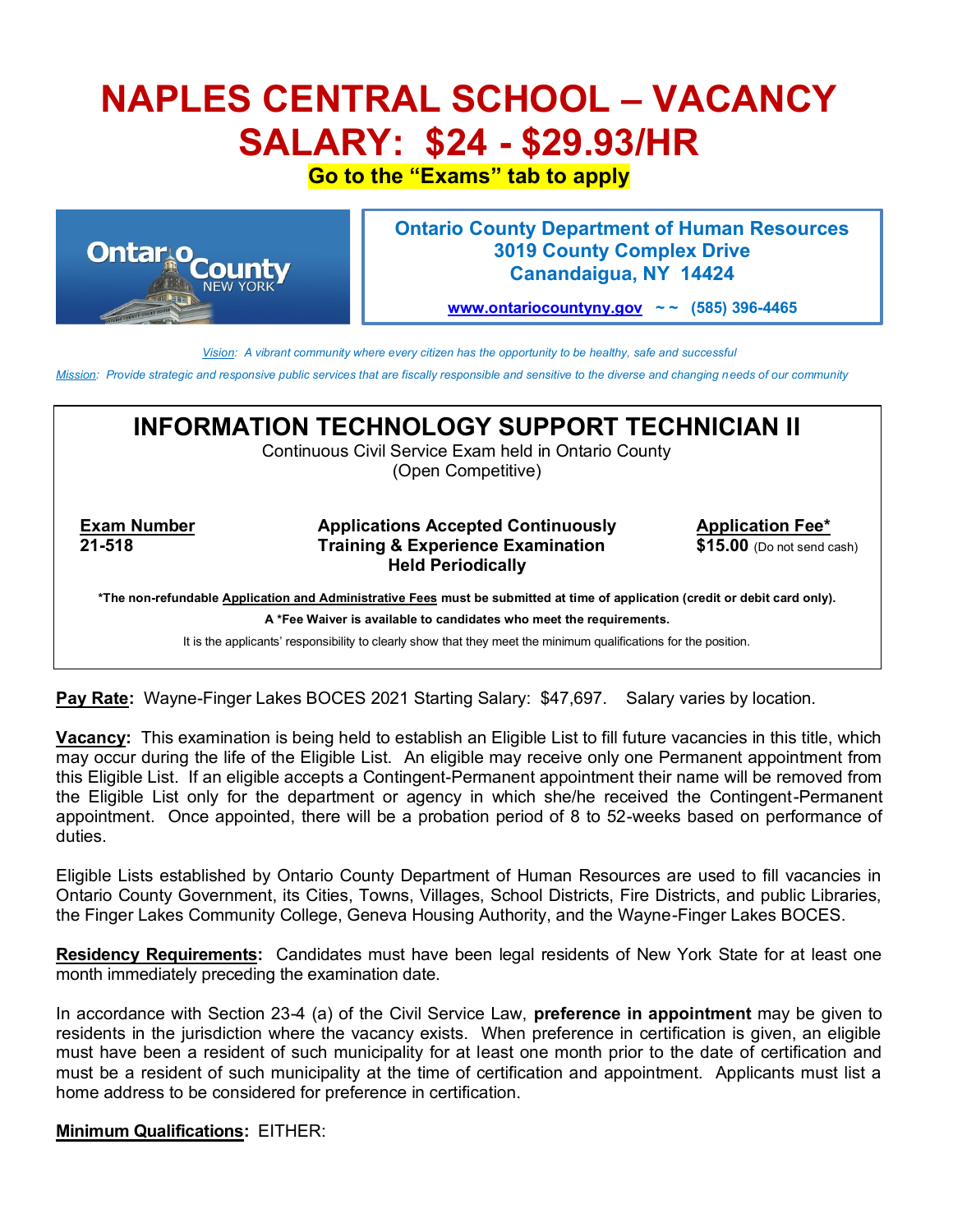1. Graduation from a regionally accredited or New York State registered college or university with an Associate's Degree in Computer Science, Engineering Technology or a related field AND one (1) year of fulltime paid experience, or its part-time equivalent, gained within the past five (5) years, which involved the operation and resolution of software and hardware problems associated with networked personal computers or mobile devices AND network operating systems; OR

#### **INFORMATION TECHNOLOGY SUPPORT TECHNICIAN II EXAMPLE 2 EXAM NO. 21-518**

#### **Minimum Qualifications:** EITHER: (continued)

2. Graduation from a regionally accredited or New York State registered college or university with an Associate's Degree PLUS twelve (12) college credits in Computer Science, Engineering Technology or a related field AND two (2) years of full-time paid experience, or its part-time equivalent, gained within the past five (5) years, which involved the operation and resolution of software and hardware problems associated with networked personal computers or mobile devices AND network operating systems; OR

3. Graduation from high school or possession of a high school equivalency diploma AND three (3) years of full-time paid experience, or its part-time equivalent, gained within the past five (5) years, which involved the operation and resolution of software and hardware problems associated with networked personal computers or mobile devices AND network operating systems; OR

4. An equivalent combination of training and experience as defined by the limits of (1), (2) or (3) above.

SUBSTITUTION: Graduation from a regionally accredited or New York State registered college or university with a bachelor's degree or higher in Computer Science, Engineering Technology or a related field may substitute for one (1) year of the experience if the education was completed within the past five (5) years.

**Job Description:** This involves providing advanced technical support for software and hardware. An incumbent in this position is responsible for the installation of desktop computers, network, and mobile device hardware and software. The position is also responsible for analyzing and resolving problems with desktop computer and network hardware and software. The employee works under the general supervision of a higher-level staff member. Does related work as required.

**Background Investigation:** Candidates may be subject to a thorough background investigation to determine suitability for appointment. Applicants may be required to authorize access to educational, employment, criminal history and other records check as part of such investigation. Criminal convictions or other offenses are subject to evaluation and may result in disqualification. Applicants will be required to submit the necessary fees for the fingerprint processing, where required.

\*\*\*\*\*\*\*\*\*\*\*\*\*\*\*\*\*\*\*\*\*\*\*\*\*\*\*\*\*\*\*\*\*\*\*\*\*\*\*\*\*\*\*\*\*\*\*\*\*\*\*\*\*\*\*\*\*\*\*\*\*\*\*\*\*\*\*\*\*\*\*\*\*\*\*\*\*\*\*\*\*

**Subjects of Examination:** You will complete a questionnaire that asks for specific information on your information technology education (formal degrees, IT-related training courses, certifications) and experience. You will also be asked to briefly describe a significant achievement in each of the job's areas and to provide the name and contact information for someone who can verify your information. The information you provide about your experience will be rated against the following areas:

Help Desk **Network Administration** User Support Network Administration Telecommunications Business/Systems Analysis Microcomputer Repair

Approved candidates will be mailed instructions for completing the examination.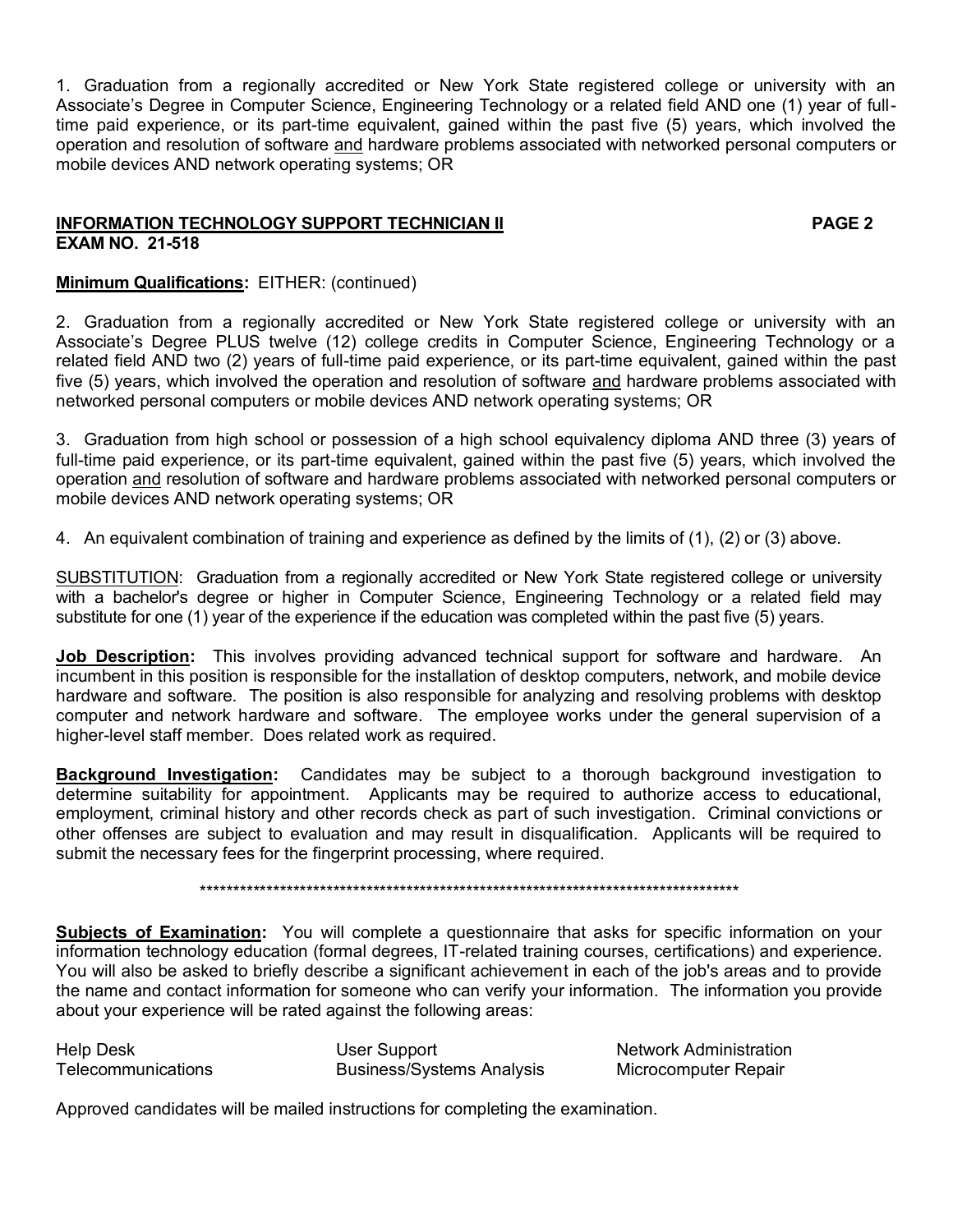#### 

Statements made on the Application for Examination or Training & Experience Examination may be checked for accuracy. Any candidate who claims credit that he/she did not actually earn may be disqualified from this examination

Applications and further information may be obtained by visiting the ONTARIO COUNTY DEPARTMENT OF HUMAN RESOURCES website at www.ontariocountyny.gov/HumanResources. **INFORMATION TECHNOLOGY SUPPORT TECHNICIAN II** PAGE 3 **EXAM NO. 21-518** 

Applications will be accepted continuously, with the names of successful candidates being placed on the Eligible List within 30 days. Candidates will be Ranked on the Eligible List by order of final scores, regardless of the date on which they applied. Candidates will remain eligible for appointment for a duration of one year. Candidates may apply for this examination at six-month intervals.

The Ontario County Department of Human Resources reserves the right to terminate this special recruitment program and reestablish the periodic type of examination.

It is the candidates' responsibility to keep their contact information (email address, phone number & USPS mailing address) current. The Address Change Form can be found at the Ontario County Department of Human Resources website: www.ontariocountyny.gov/HumanResources. To be considered for preference in certification based on residency, you must include the city and/or town/village and school district you live in. All communication is done electronically through the applicant provided email address.

Disabled persons: If special arrangements for testing are required, indicate this on your application form.

\*The required NON-REFUNDABLE application and administrative fees must be submitted at time of application. If your application is disapproved, the fees will not be returned to you. Do not send cash, check or money order. If you are approved and do not appear for the examination, you forfeit the fees as no refunds will be made. In accordance with Civil Service Law, Section 50.5(b), an exception to the fee requirements will be made only for persons who are unemployed and primarily responsible for the support of a household or who are receiving public assistance. The Fee Waiver Form can be found at the Ontario County Department of Human Resources website: www.ontariocountyny.gov/HumanResources.

Special requirement for appointment in school districts or BOCES: Per Chapter 180 of the Laws of 2000, and by Regulations of the Commissioner of Education, to be employed in a position designated by a School District or BOCES as involving direct contact with students, a clearance for employment from the State Education Department is required.

In conformance with Section 85-a of the Civil Service Law, children of firefighters and police officers killed in the line of duty shall be entitled to receive an additional ten points in a competitive examination for original appointment in the same municipality in which his or her parent has served. If you are qualified to participate in this examination and are a child of a firefighter or police officer killed in the line of duty in this municipality, please inform this office of this matter when you submit your application for examination. A candidate claiming such credit has a minimum of two months from the application deadline to provide the necessary documentation to verify additional credit eligibility. However, no credit may be added after the eligible list has been established.

Evaluation of foreign post-secondary education: Your degree and/or college credit must have been awarded by a regionally accredited college or university or one recognized by the New York State Education Department as following acceptable educational practices. If your degree and/or college credit was awarded by an educational institution outside of the United States and its territories, you must provide independent verification of equivalency. You can write to this Department for a list of acceptable companies providing this service; you must pay the required evaluation fee.